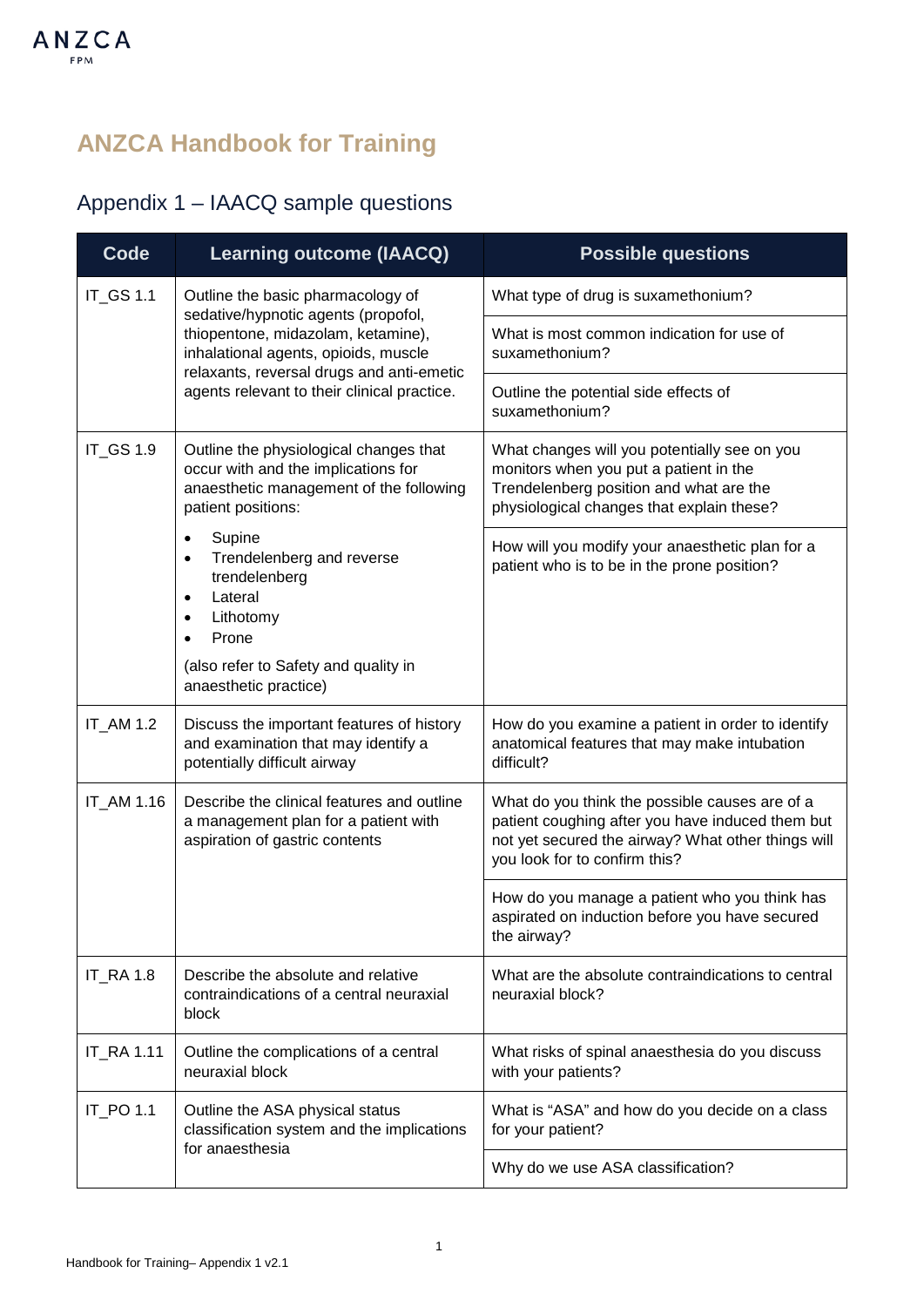

| Code      | <b>Learning outcome (IAACQ)</b>                                                                                                                                                                                                                                                                                            | <b>Possible questions</b>                                                                                                                                         |
|-----------|----------------------------------------------------------------------------------------------------------------------------------------------------------------------------------------------------------------------------------------------------------------------------------------------------------------------------|-------------------------------------------------------------------------------------------------------------------------------------------------------------------|
| IT_PO 1.4 | Outline the implications for anaesthetic<br>management and perioperative risk of a<br>range of medical conditions including but<br>not limited to:                                                                                                                                                                         | What anaesthetic problems are you likely to<br>encountering in providing a GA for a patient with a<br>history of obstructive sleep apnoea?                        |
|           | Cardiovascular<br>Coronary artery disease<br>Valvular heart disease<br>Cardiac conduction<br>$\bullet$<br>abnormalities/pacemakers<br>Left heart failure (CCF)<br>$\bullet$<br>Hypertension<br>$\bullet$<br>Cerebrovascular disease (embolic<br>$\bullet$<br>and haemorrhagic)<br>Peripheral vascular disease<br>$\bullet$ |                                                                                                                                                                   |
|           | <b>Respiratory</b><br>Chronic obstructive pulmonary<br>disease<br>Asthma<br>$\bullet$<br>Respiratory tract infection<br>٠<br>Obstructive sleep apnoea<br>$\bullet$<br>Chronic tobacco use<br>$\bullet$                                                                                                                     |                                                                                                                                                                   |
|           | <b>Metabolic/Endocrine</b><br>Obesity (including morbid obesity)<br>$\bullet$<br><b>Diabetes</b><br>$\bullet$<br>Electrolyte and acid base disorders<br>$\bullet$<br>Steroid dependence<br>$\bullet$                                                                                                                       |                                                                                                                                                                   |
|           | Haematological/Immunological<br>Anaemia<br>$\bullet$<br>Thrombocytopenia<br>Thromboembolic disease (DVT/PE)<br>Coagulopathy/anticoagulant use<br>Immunocompromised patient                                                                                                                                                 |                                                                                                                                                                   |
|           | <b>Gastrointestinall/Renal</b><br>Renal impairment (acute and chronic)<br>$\bullet$<br>Gastro-oesophageal reflux<br>GIT haemorrhage                                                                                                                                                                                        |                                                                                                                                                                   |
| IT_PM 1.3 | Outline the basic concepts of multimodal<br>analgesia and pre-emptive analgesia                                                                                                                                                                                                                                            | What does multimodal analgesia mean?                                                                                                                              |
|           |                                                                                                                                                                                                                                                                                                                            | What are the advantages of pre-emptive<br>analgesia?                                                                                                              |
| IT_PM 1.7 | Outline a protocol for the management of<br>pain in recovery                                                                                                                                                                                                                                                               | Describe the analgesia you would normal<br>prescribe for use in the Recovery ward/PACU for<br>a patient who has undergone an acute<br>laparoscopic appendicectomy |